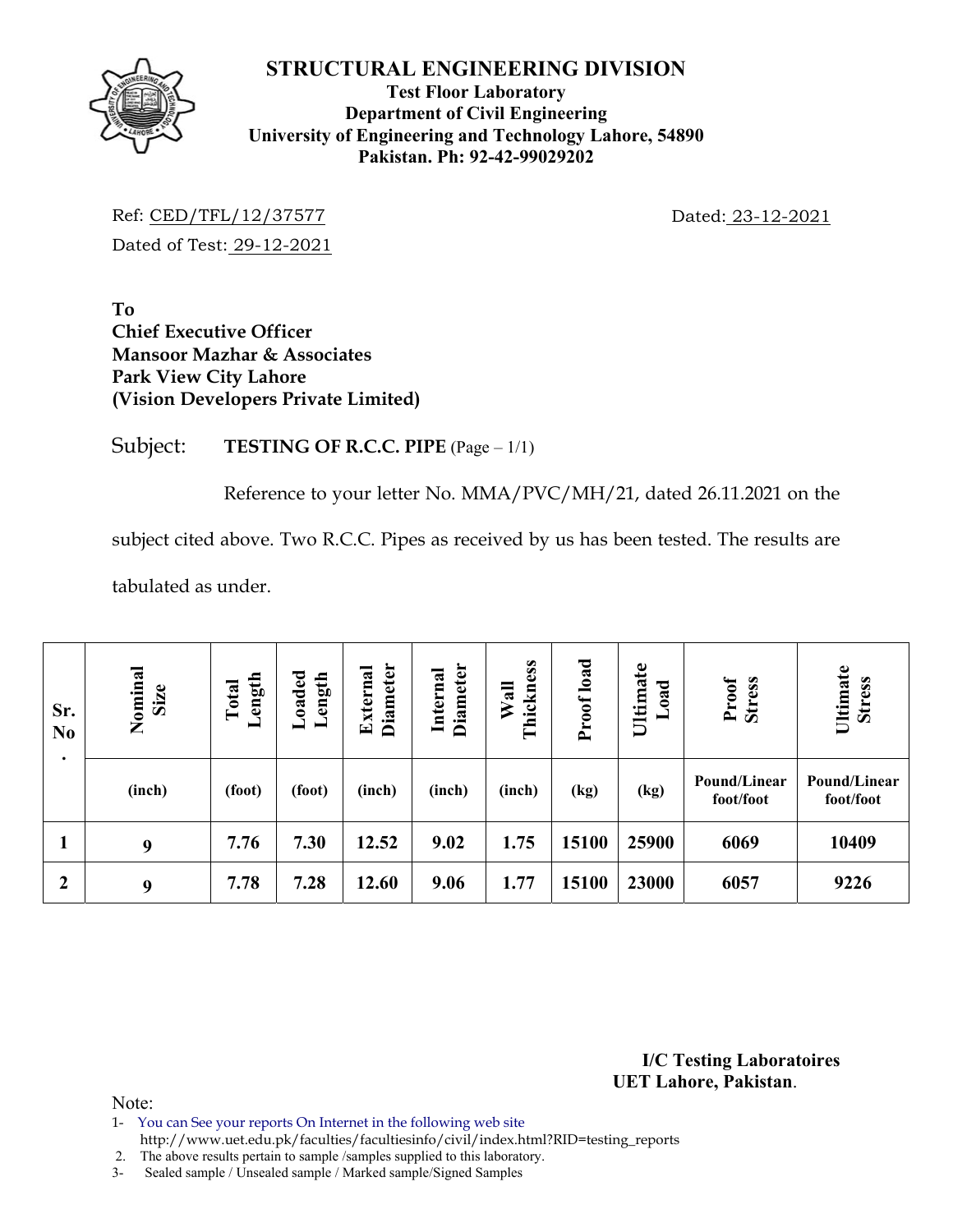

**Test Floor Laboratory Department of Civil Engineering University of Engineering and Technology Lahore, 54890 Pakistan. Ph: 92-42-99029202** 

To, M/S S.A Sheikh & Co. Lahore

Reference # CED/TFL **37593, 618** (Dr. Ali Ahmed) Dated: 24-12-2021 Reference of the request letter # SASheikh/MOC-DHA/INSP1 Dated: 24-12-2021

# **Tension Test Report** (Page – 1/1)

Date of Test 29-12-2021 Gauge length 2 inches Description Angle Steel Strip Tensile and Bend Test

| Sr. No.      |       | Designation<br>(inch) | Size of Strip<br>(mm)                                                                     | <b>X</b> Section<br>Area<br>$\text{(mm}^2)$ | <b>Yield load</b><br>(kg) | <b>Breaking</b><br>Load<br>(kg) | <b>Yield Stress</b><br>(MPa) | Ultimate<br><b>Stress</b><br>(MPa) | Elongation<br>(in) | % Elongation | Remarks |
|--------------|-------|-----------------------|-------------------------------------------------------------------------------------------|---------------------------------------------|---------------------------|---------------------------------|------------------------------|------------------------------------|--------------------|--------------|---------|
| 1            | Angle | $2^{1}/2x1/4$         | 25.40x5.10                                                                                | 129.54                                      | 4400                      | 6700                            | 333                          | 507                                | 0.50               | 25.00        |         |
| $\mathbf{2}$ | Angle | $2^{1}/2x1/4$         | 26.00x5.30                                                                                | 137.80                                      | 4500                      | 7400                            | 320                          | 527                                | 0.50               | 25.00        |         |
|              |       |                       |                                                                                           |                                             |                           |                                 |                              |                                    |                    |              |         |
|              |       |                       |                                                                                           |                                             |                           |                                 |                              |                                    |                    |              |         |
|              |       |                       |                                                                                           |                                             |                           |                                 |                              |                                    |                    |              |         |
|              |       |                       |                                                                                           |                                             |                           |                                 |                              |                                    |                    | -            |         |
|              |       |                       | Only Two Samples for Tensile and Two Samples for Bend Test                                |                                             |                           |                                 |                              |                                    |                    |              |         |
|              |       |                       |                                                                                           |                                             | <b>Bend Test</b>          |                                 |                              |                                    |                    |              |         |
|              |       |                       | Strip Taken from Angle $(2^1/2"x1/4")$ Bend Test Through 180 <sup>°</sup> is Satisfactory |                                             |                           |                                 |                              |                                    |                    |              |         |
|              |       |                       | Strip Taken from Angle $(2^1/2"x1/4")$ Bend Test Through 180° is Satisfactory             |                                             |                           |                                 |                              |                                    |                    |              |         |
|              |       |                       |                                                                                           |                                             |                           |                                 |                              |                                    |                    |              |         |
|              |       |                       |                                                                                           |                                             |                           |                                 |                              |                                    |                    |              |         |

Witness by Hamza Tariq (A.M LESCO) and Faraz Ahmed (Electrict Engineer Barqaab)

**I/C Testing Laboratoires UET Lahore, Pakistan**.

Note:

1- You can See your reports On Internet in the following web site http://www.uet.edu.pk/faculties/facultiesinfo/civil/index.html?RID=testing\_reports

2. The above results pertain to sample /samples supplied to this laboratory.

3- Sealed sample / Unsealed sample / Marked sample/Signed Samples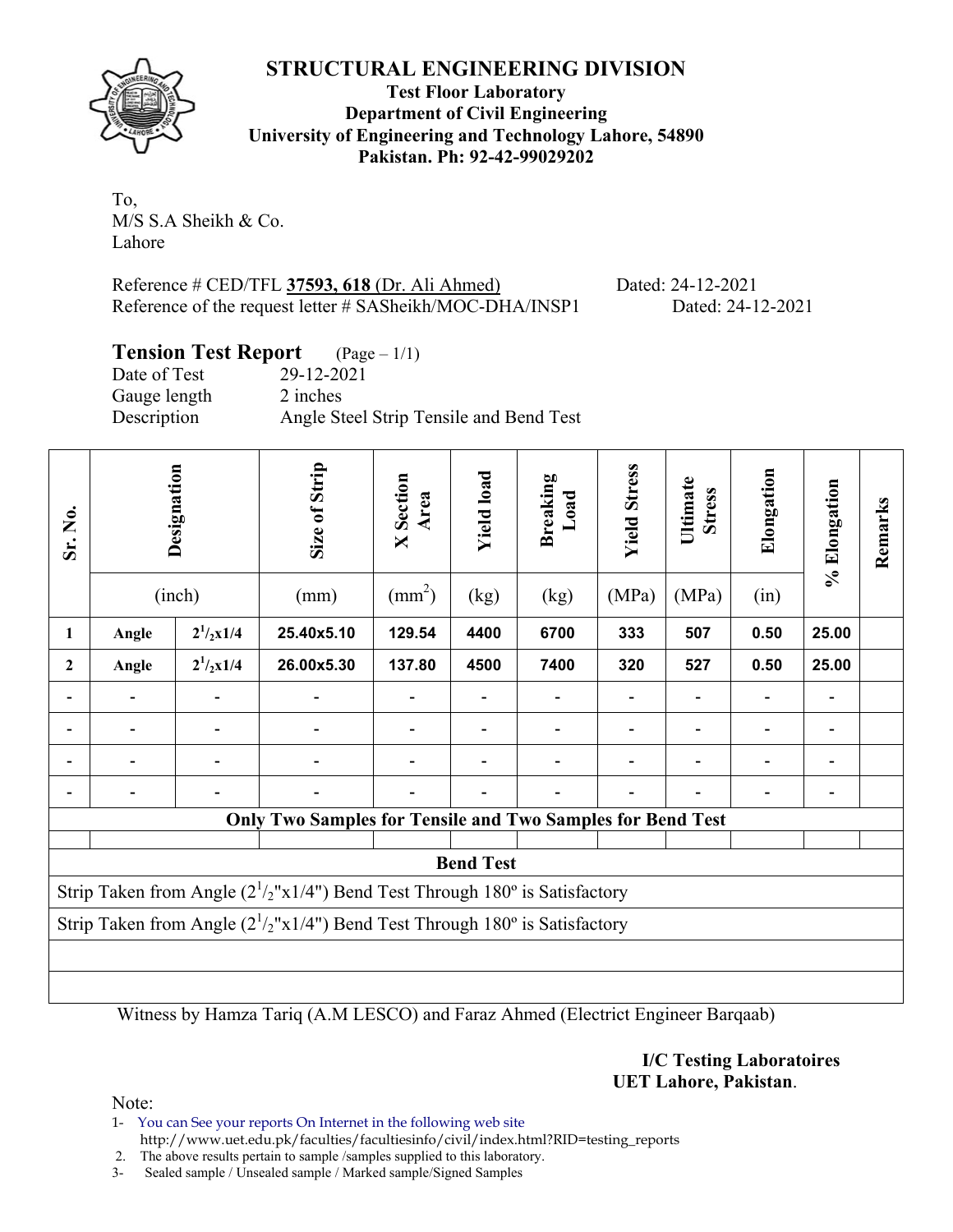

#### **Test Floor Laboratory Department of Civil Engineering University of Engineering and Technology Lahore, 54890 Pakistan. Ph: 92-42-99029202**

To, Project Manager Zaheer Associates Shapes Health Club Swimming Pool in K-Block Al-Rehman Garden Ph-II Lahore

| Reference $\#$ CED/TFL 37608 (Dr. Ali Ahmed)       |  |
|----------------------------------------------------|--|
| Reference of the request letter $\# Z.A/A.R/25-21$ |  |

Dated: 28-12-2021 Dated: 28-12-2021

# **Tension Test Report** (Page -1/1)

Gauge length 8 inches

Date of Test 29-12-2021 Description Deformed Steel Bar Tensile and Bend Test as per ASTM-A615

| Sr. No.                  | Weight                                        |                              | Diameter/<br><b>Size</b> | Area<br>$(in^2)$         |                          | <b>Yield load</b> | <b>Breaking</b><br>Load | <b>Yield Stress</b><br>(psi)                                    |        | <b>Ultimate Stress</b><br>(psi) |                          | Elongation               | % Elongation                 | Remarks                |
|--------------------------|-----------------------------------------------|------------------------------|--------------------------|--------------------------|--------------------------|-------------------|-------------------------|-----------------------------------------------------------------|--------|---------------------------------|--------------------------|--------------------------|------------------------------|------------------------|
|                          | (1bs/ft)                                      | Nominal<br>$(\#)$            | Actual<br>(inch)         | Nominal                  | Actual                   | (kg)              | (kg)                    | Nominal                                                         | Actual | Nominal                         | Actual                   | (inch)                   |                              |                        |
| 1                        | 0.384                                         | 3                            | 0.379                    | 0.11                     | 0.113                    | 3000              | 4500                    | 60200                                                           | 58630  | 90200                           | 88000                    | 1.20                     | 15.0                         |                        |
| $\mathbf{2}$             | 0.374                                         | $\mathbf 3$                  | 0.374                    | 0.11                     | 0.110                    | 2700              | 4000                    | 54100                                                           | 54180  | 80200                           | 80300                    | 1.60                     | 20.0                         | Mughal<br><b>Steel</b> |
|                          |                                               |                              |                          |                          |                          |                   |                         |                                                                 |        |                                 |                          |                          |                              |                        |
| $\overline{\phantom{a}}$ |                                               | $\qquad \qquad \blacksquare$ | $\blacksquare$           |                          | $\overline{\phantom{a}}$ |                   |                         |                                                                 |        |                                 | $\overline{\phantom{a}}$ | $\overline{\phantom{a}}$ | $\qquad \qquad \blacksquare$ |                        |
| ۰                        |                                               | $\overline{\phantom{0}}$     |                          | $\blacksquare$           | $\blacksquare$           |                   |                         |                                                                 |        |                                 | $\overline{\phantom{0}}$ | $\blacksquare$           | $\qquad \qquad \blacksquare$ |                        |
|                          |                                               | $\overline{\phantom{0}}$     |                          | $\overline{\phantom{0}}$ | $\overline{\phantom{a}}$ | ۰                 | $\overline{a}$          |                                                                 |        |                                 | $\overline{\phantom{0}}$ | $\overline{\phantom{0}}$ | $\qquad \qquad \blacksquare$ |                        |
|                          |                                               |                              |                          |                          |                          |                   |                         | Note: only two samples for tensile and one sample for bend test |        |                                 |                          |                          |                              |                        |
|                          |                                               |                              |                          |                          |                          |                   |                         |                                                                 |        |                                 |                          |                          |                              |                        |
|                          |                                               |                              |                          |                          |                          |                   | <b>Bend Test</b>        |                                                                 |        |                                 |                          |                          |                              |                        |
|                          | #3 Bar Bend Test Through 180° is Satisfactory |                              |                          |                          |                          |                   |                         |                                                                 |        |                                 |                          |                          |                              |                        |
|                          |                                               |                              |                          |                          |                          |                   |                         |                                                                 |        |                                 |                          |                          |                              |                        |
|                          |                                               |                              |                          |                          |                          |                   |                         |                                                                 |        |                                 |                          |                          |                              |                        |

**I/C Testing Laboratoires UET Lahore, Pakistan**.

Note:

1- You can See your reports On Internet in the following web site http://www.uet.edu.pk/faculties/facultiesinfo/civil/index.html?RID=testing\_reports

2. The above results pertain to sample /samples supplied to this laboratory.

3- Sealed sample / Unsealed sample / Marked sample/Signed Samples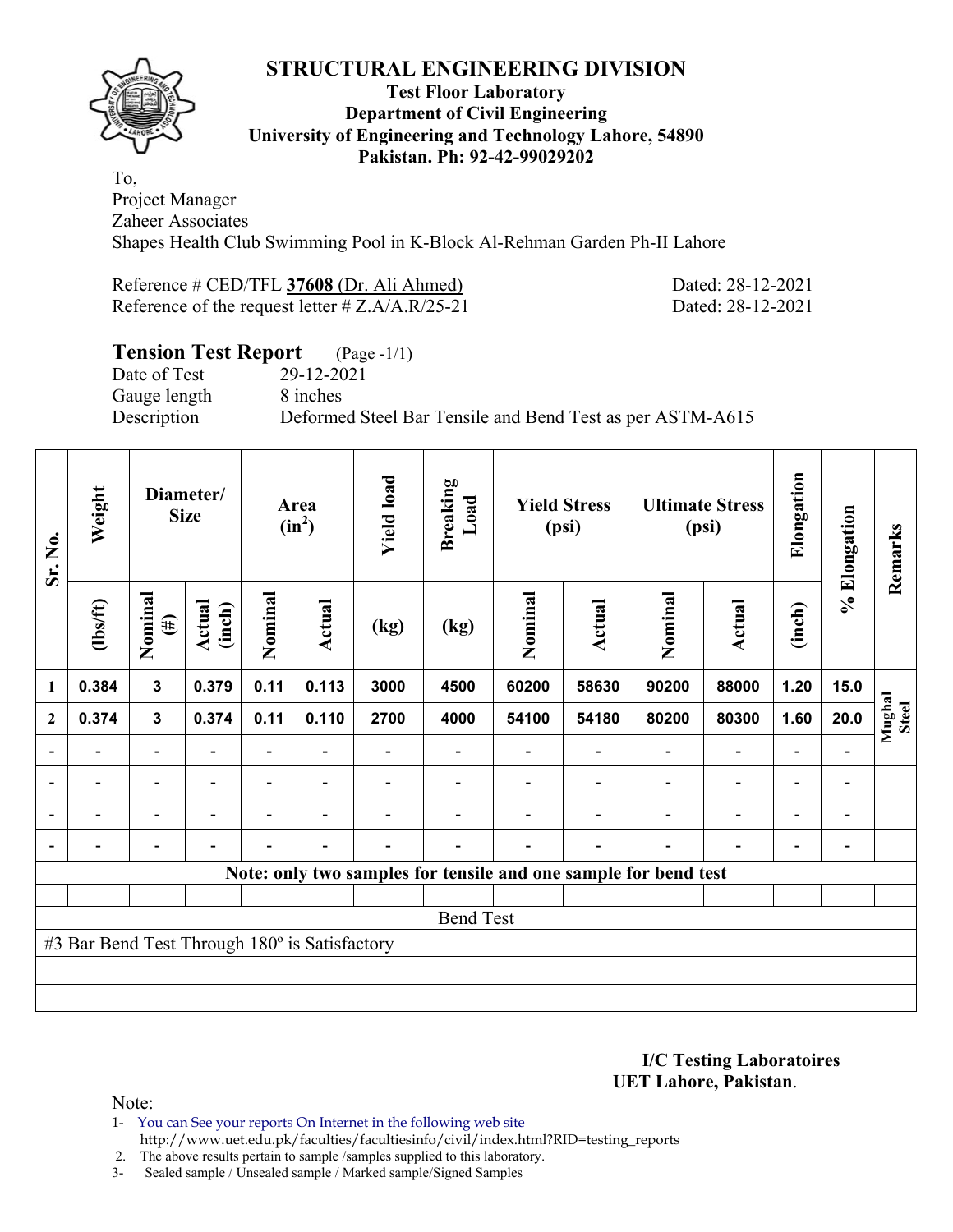

#### **Test Floor Laboratory Department of Civil Engineering University of Engineering and Technology Lahore, 54890 Pakistan. Ph: 92-42-99029202**

To, Sub Divisional Officer Building Sub Division Nankana Sahib (Reconstruction of Dangerous Building at GPS Dhere Da Wara)

Reference # CED/TFL **37610** (Dr. Ali Ahmed) Dated: 28-12-2021 Reference of the request letter # 396/SDO/BSD/NNS Dated: 30-11-2021

### **Tension Test Report** (Page -1/1) Date of Test 29-12-2021 Gauge length 8 inches Description Deformed Steel Bar Tensile and Bend Test as per ASTM-A615

| Sr. No.        | Weight                                        |                                              | Diameter/<br><b>Size</b> |                | Area<br>$(in^2)$         | <b>Yield load</b> | <b>Breaking</b><br>Load                                        | <b>Yield Stress</b><br>(psi) |               | <b>Ultimate Stress</b><br>(psi) |                          | Elongation               | % Elongation             | Remarks |
|----------------|-----------------------------------------------|----------------------------------------------|--------------------------|----------------|--------------------------|-------------------|----------------------------------------------------------------|------------------------------|---------------|---------------------------------|--------------------------|--------------------------|--------------------------|---------|
|                | $\frac{2}{10}$                                | Nominal<br><b>Actual</b><br>(inch)<br>$(\#)$ |                          | Nominal        | Actual                   | (kg)              | (kg)                                                           | Nominal                      | <b>Actual</b> | Nominal                         | <b>Actual</b>            | (inch)                   |                          |         |
| 1              | 0.375                                         | $\overline{\mathbf{3}}$                      | 0.375                    | 0.11           | 0.110                    | 3900              | 4800                                                           | 78200                        | 78010         | 96200                           | 96100                    | 0.90                     | 11.3                     |         |
| $\blacksquare$ |                                               | $\blacksquare$                               |                          |                |                          |                   |                                                                |                              |               |                                 |                          |                          |                          |         |
| $\blacksquare$ |                                               |                                              |                          |                |                          |                   |                                                                |                              |               |                                 |                          |                          |                          |         |
| ٠              |                                               | $\overline{\phantom{0}}$                     |                          | $\overline{a}$ |                          |                   |                                                                |                              |               |                                 | $\overline{\phantom{0}}$ | $\blacksquare$           |                          |         |
|                |                                               | $\overline{\phantom{0}}$                     | $\overline{a}$           | $\overline{a}$ | $\overline{\phantom{0}}$ |                   |                                                                |                              |               |                                 | $\overline{\phantom{0}}$ | $\overline{\phantom{0}}$ |                          |         |
| $\blacksquare$ |                                               | $\overline{\phantom{0}}$                     |                          |                |                          |                   |                                                                |                              |               |                                 |                          | ٠                        | $\overline{\phantom{0}}$ |         |
|                |                                               |                                              |                          |                |                          |                   | Note: only one sample for tensile and one sample for bend test |                              |               |                                 |                          |                          |                          |         |
|                |                                               |                                              |                          |                |                          |                   |                                                                |                              |               |                                 |                          |                          |                          |         |
|                |                                               |                                              |                          |                |                          |                   | <b>Bend Test</b>                                               |                              |               |                                 |                          |                          |                          |         |
|                | #3 Bar Bend Test Through 180° is Satisfactory |                                              |                          |                |                          |                   |                                                                |                              |               |                                 |                          |                          |                          |         |
|                |                                               |                                              |                          |                |                          |                   |                                                                |                              |               |                                 |                          |                          |                          |         |
|                |                                               |                                              |                          |                |                          |                   |                                                                |                              |               |                                 |                          |                          |                          |         |

**I/C Testing Laboratoires UET Lahore, Pakistan**.

Note:

- 1- You can See your reports On Internet in the following web site http://www.uet.edu.pk/faculties/facultiesinfo/civil/index.html?RID=testing\_reports
- 2. The above results pertain to sample /samples supplied to this laboratory.
- 3- Sealed sample / Unsealed sample / Marked sample/Signed Samples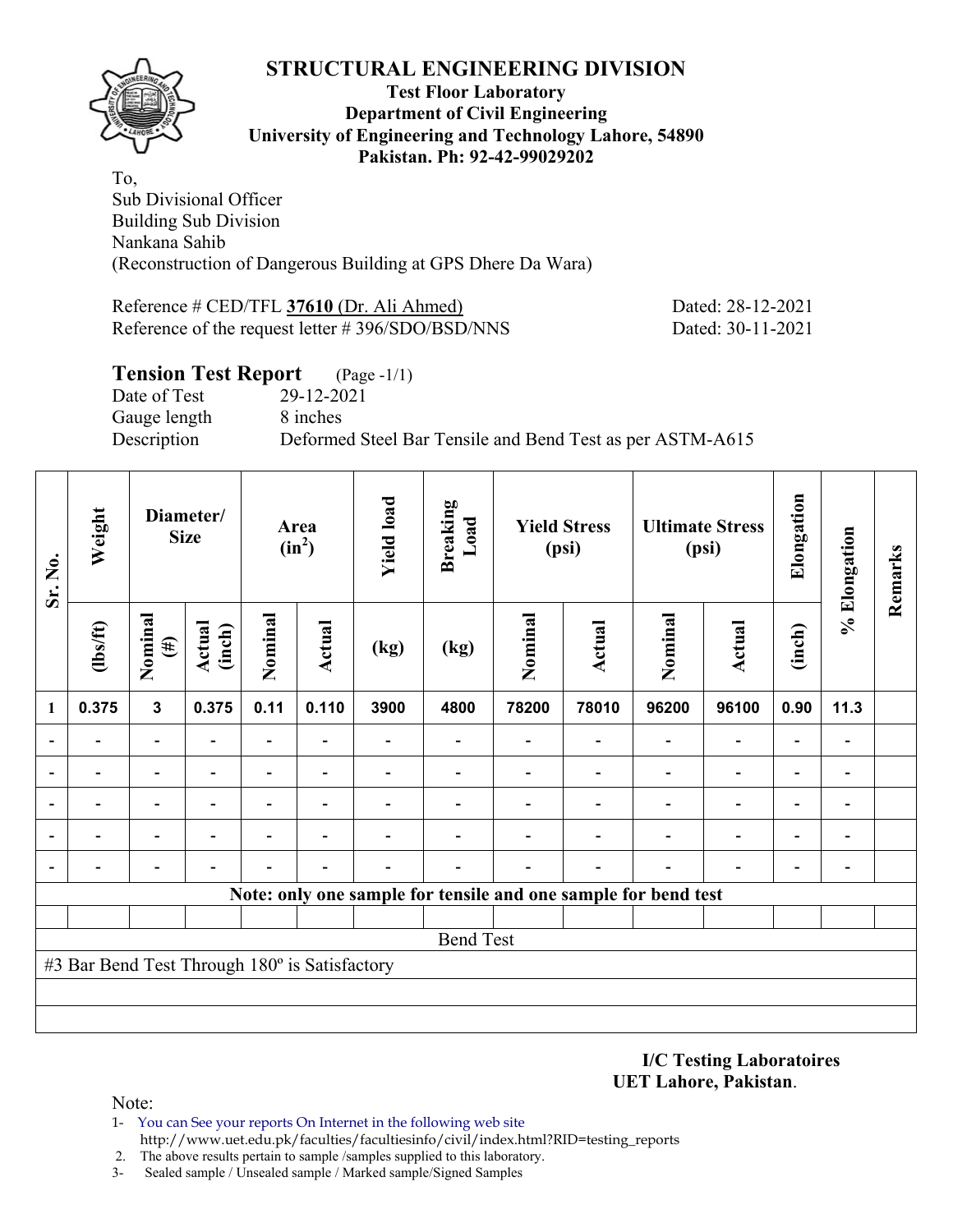

#### **Test Floor Laboratory Department of Civil Engineering University of Engineering and Technology Lahore, 54890 Pakistan. Ph: 92-42-99029202**

To, Quality Control Engineer Rizwan Nazir Consulting Engineers Construction of Engry Centre of Excellence in QATPL, Bhikki, Sheikhupura

| Reference $\#$ CED/TFL 37611 (Dr. Ali Ahmed)              | Dated: 28-12-2021 |
|-----------------------------------------------------------|-------------------|
| Reference of the request letter # UET/ECOC-QATPL/RNCE/001 | Dated: 27-12-2021 |

# **Tension Test Report** (Page -1/1)

Gauge length 8 inches

Date of Test 29-12-2021

Description Deformed Steel Bar Tensile and Bend Test as per ASTM-A615

| Sr. No.      | Weight                                        |                          | Diameter/<br><b>Size</b> | Area<br>$(in^2)$         |                          | <b>Yield load</b> | <b>Breaking</b><br>Load                                         | <b>Yield Stress</b><br>(psi) |        | <b>Ultimate Stress</b><br>(psi) |                          | Elongation               | % Elongation                 | Remarks                 |
|--------------|-----------------------------------------------|--------------------------|--------------------------|--------------------------|--------------------------|-------------------|-----------------------------------------------------------------|------------------------------|--------|---------------------------------|--------------------------|--------------------------|------------------------------|-------------------------|
|              | $lbsft$                                       | Nominal<br>$(\#)$        | Actual<br>(inch)         | Nominal                  | Actual                   | (kg)              | (kg)                                                            | Nominal                      | Actual | Nominal                         | <b>Actual</b>            | (inch)                   |                              |                         |
| 1            | 0.367                                         | $\mathbf{3}$             | 0.370                    | 0.11                     | 0.108                    | 3000              | 4500                                                            | 60200                        | 61360  | 90200                           | 92100                    | 1.50                     | 18.8                         |                         |
| $\mathbf{2}$ | 0.376                                         | $\mathbf{3}$             | 0.375                    | 0.11                     | 0.111                    | 3400              | 5100                                                            | 68200                        | 67740  | 102200                          | 101700                   | 1.40                     | 17.5                         | Ittehad<br><b>Steel</b> |
|              |                                               | $\overline{\phantom{0}}$ |                          | $\overline{\phantom{0}}$ |                          |                   |                                                                 |                              |        |                                 | $\overline{\phantom{0}}$ |                          |                              |                         |
|              |                                               | -                        |                          |                          |                          |                   |                                                                 |                              |        |                                 |                          |                          | -                            |                         |
|              | $\overline{\phantom{0}}$                      | $\overline{\phantom{0}}$ | -                        | -                        | $\overline{\phantom{a}}$ |                   |                                                                 |                              |        |                                 | $\blacksquare$           | $\blacksquare$           | $\qquad \qquad \blacksquare$ |                         |
|              |                                               | $\overline{\phantom{0}}$ |                          |                          | $\overline{\phantom{0}}$ |                   |                                                                 |                              |        |                                 | $\blacksquare$           | $\overline{\phantom{0}}$ | $\qquad \qquad \blacksquare$ |                         |
|              |                                               |                          |                          |                          |                          |                   | Note: only two samples for tensile and one sample for bend test |                              |        |                                 |                          |                          |                              |                         |
|              |                                               |                          |                          |                          |                          |                   |                                                                 |                              |        |                                 |                          |                          |                              |                         |
|              |                                               |                          |                          |                          |                          |                   | <b>Bend Test</b>                                                |                              |        |                                 |                          |                          |                              |                         |
|              | #3 Bar Bend Test Through 180° is Satisfactory |                          |                          |                          |                          |                   |                                                                 |                              |        |                                 |                          |                          |                              |                         |
|              |                                               |                          |                          |                          |                          |                   |                                                                 |                              |        |                                 |                          |                          |                              |                         |
|              |                                               |                          |                          |                          |                          |                   |                                                                 |                              |        |                                 |                          |                          |                              |                         |

**I/C Testing Laboratoires UET Lahore, Pakistan**.

Note:

1- You can See your reports On Internet in the following web site http://www.uet.edu.pk/faculties/facultiesinfo/civil/index.html?RID=testing\_reports

2. The above results pertain to sample /samples supplied to this laboratory.

3- Sealed sample / Unsealed sample / Marked sample/Signed Samples